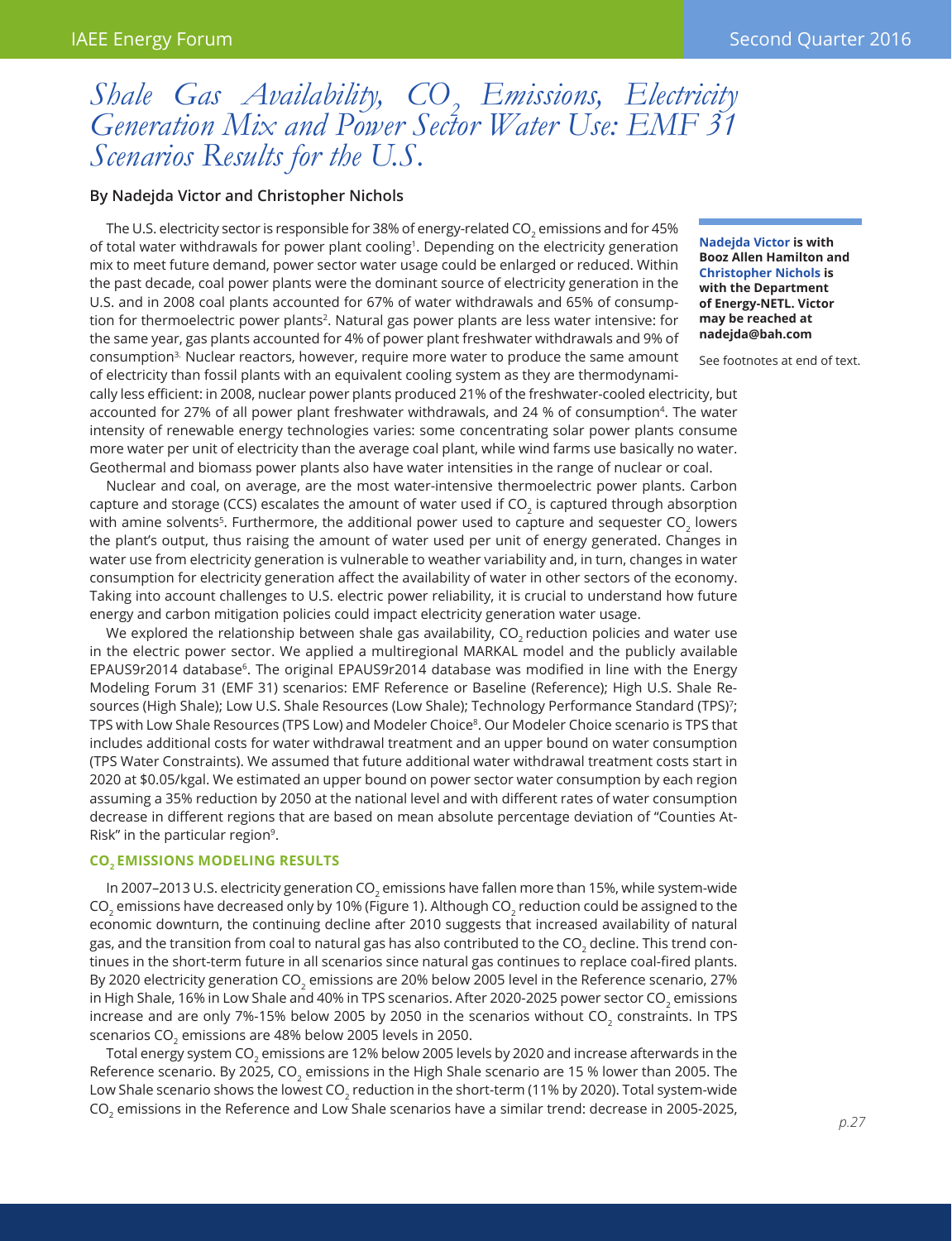

*Figure 1. Total CO<sub>2</sub> Emissions and Electricity Generation CO<sub>2</sub> Emissions: Historical and Projections*

stabilization in 2025-2040 and increase afterwards up to 2005 level by 2050. In the High Shale scenario natural gas supply affects CO $_{\text{2}}$  only in the short and medium-term and total CO $_{\text{2}}$  emissions by 2050 are merely 2% lower than in the Reference scenario. In TPS scenarios CO<sub>2</sub> emissions are only 16-18% lower than in the Reference case by 2050. Thus, the level of CO<sub>2</sub> abatement in electricity generation sector is higher than total energy system  $CO<sub>2</sub>$  abatement; so as long as there are no  $CO<sub>2</sub>$  constraints in other sectors, the model expands only electricity CO $_{\textrm{\tiny{2}}}$  reductions.

## **Electricity Generation Mix Modeling Results**

In 2005, coal provided 46%, nuclear power around 19%, natural gas nearly 20% of all electricity. Renewables (including solar, wind and large hydro) about 12%. Natural gas has been a strong competitor for power generation since 2006. In 2012, coal power plants produced a little more than 39% of all electricity, down from 46% in 2005<sup>10</sup>. In 2005-2050 electricity generation grows annually by 0.6% in the Reference scenario. The highest growth

rates of electricity generation (1% annually) can be observed only in the High Shale scenario (Figure 2). All other scenarios show electricity generation lower than in the Reference scenario (the lowest level can be observed in TPS scenarios with annual growth rates of 0.4%). The low electricity demand in the



*Figure 2. Electricity Generation Mix by Technologies and by Scenarios (in PJ)*

TPS scenarios is a result of efficiency improvements and switching from electricity to other fuels. In addition, electricity co-production in industrial CHPs is higher in the scenarios with CO<sub>2</sub> constraints in the electricity generation sector because those emission sources are not covered by the modeled policy.

In different scenarios, electricity generation technologies are various, though the share of generation from renewables are similar with the exclusion of TPS Low Shale (27% renewables by 2050) and TPS Water scenarios (21% renewables by 2050). Shale gas availability plays an important role in the future electricity generation mix in scenarios with or without CO $_{\textrm{\tiny{2}}}$  constraints in the electricity generation sector. The highest share of electricity generation from coal can be observed in the Low Shale scenario and

the highest share of natural gas is in the High Shale scenario. In the TPS and TPS with water constraints scenarios most conventional coal plants that remained active through 2050 in the Reference and Low Shale scenarios, are gradually retired and replaced by natural gas power (combined cycle and combustion turbine plants). In the TPS scenario about 30% of the remaining coal facilities are retrofitted with CCS technology by 2045.

Rapid deployment of natural gas combustion turbines can be observed in the TPS scenario with water constraints in 2020 and later, though power plants with CCS do not deploy during the modeling period. Thus, in TPS scenarios, in place of the retired coal facilities, the model implements natural gas combined cycle or natural gas combustion turbines (depending on presence of water restraints as burning of natural gas in combustion turbines requires very little water and natural gas-fired combined cycle systems require water for cooling) or renewables (in case of shale gas limitation).

Furthermore, in the TPS scenario with water constraints, conventional nuclear plants are retired more rapidly and the model relies primarily on natural gas that replaces not only coal, but nuclear too. Solar and wind do not significantly contribute in electricity generation in the TPS Water Constraints scenario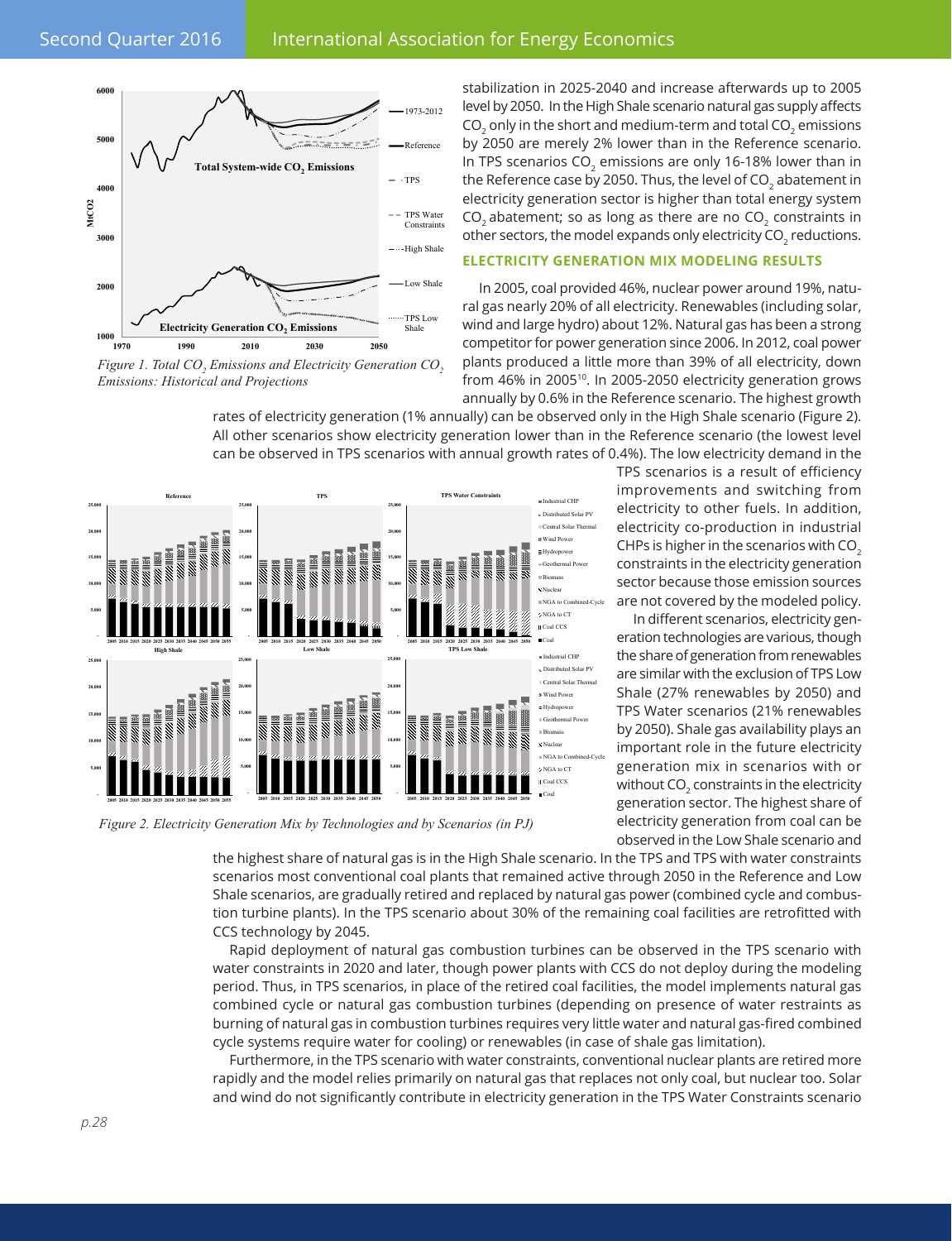in comparison to the TPS Low Shale scenario.

#### **Electricity Generation Water Consumption and Withdrawals Modeling Results**

The water consumption figure reveals that shifts to less water-intensive technologies for electricity generation could be observed only in the TPS scenario with water constraints (Figure 3). In the Low Shale and Reference scenarios water consumption is correspondingly 20% and 25% higher by 2050 than in 2005. In the High Shale scenario water consumption is 8% higher and in TPS scenarios without water constraints water consumption in the electricity generation sector is about the same as in 2005 by 2050. Thus, CO<sub>2</sub> constraints encourage a decrease in water withdrawals in the generation sector in all TPS scenarios relative to the Reference scenario. At the same time, electricity generation water withdrawal in the Reference scenario drops 20% by 2020 relative to 2005 and stays about the same in 2020-2050. The reason is that existing coal power plants with once-through cooling systems are replaced by power plants with recirculating cooling systems that have a higher water consumption but lower water withdrawal. Water withdrawal in the Low Shale scenario is the highest across all scenarios (though 12% lower than in 2005) as less natural gas power plants can be deployed.

Coal plant retirement and the associated cooling system replacement play a major role in water withdrawal reductions in the scenarios with CO $_{\rm 2}$  constraints. Replacement of old facilities also increases generating efficiency and consequently decreases withdrawal. The shift to low water-use renewable power (wind or solar) can be observed only in TPS scenarios with water constraints and in the TPS scenario with Low Shale assumptions. The TPS Low Shale scenario does not show that withdrawal is lower than in TPS or High Shale scenarios as replacement of coal plants is limited by natural gas availability. In addition, CCS retrofits in the TPS Low Shale scenario are associated with higher levels of withdrawal.

By 2050, relative to the 2005, power generation sector water withdrawals decrease by 12%, 21% and 32%, respectively, in the Low Shale, High Shale and Reference scenarios. In the TPS scenario with water

constraints, the trend toward more water-efficient technologies and cooling systems results in a 98% withdrawal reduction by 2040. Water withdrawal reductions in the TPS and TPS Low Shale scenario are 46% and 34%, respectively, by 2050. Thus, water withdrawal and consumption generally are lower in the scenarios with  $CO<sub>2</sub>$  constraints.

 The significance of electricity generation sector water demand depends to some extent on local conditions or on how much water is locally available and what water alternative uses would be. The greatest growth in water consumption in the electricity generation sector in the scenarios without water constraints is expected in West South Central, South Atlantic and Pacific regions or



*Figure 3. Water Consumption (left) and Water Withdrawals (right) in Electricity Generation Sector by Scenario.* 

in the regions that are already experiencing intense competition over water. By 2050, in the scenarios without CO $_{\rm 2}$  constraints, water withdrawal drops in New England, East North Central, South Atlantic and Mountain regions in response to decreased electricity generation and replacement of once-through cooling systems by recirculating systems (Figure 4).

Thus, the response of power sector water consumption at the regional level is complex: in the scenarios with a CO<sub>2</sub> policy and without water constraint, national power sector water consumption is about the same as in 2005. At the regional level, water consumption could decrease, increase or stay the same in response to the replacement of inefficient existing conventional coal plants with higher efficiency natural gas combined cycle plants. These fluctuations occur at different times for each scenario, depending on the rate of conventional coal plant retirement and shale gas availability and each CO<sub>2</sub> emissions constraint scenario has an exclusive impact on total electric sector water usage at the regional level.

 Regional water withdrawals remain at a generally static slope throughout the model horizon in New England, South Atlantic, West South Central and Pacific regions in the scenarios without water constraints. In the five other regions, if CO2 constraints take effect, water withdrawals are lower than in the reference scenario.

Future water demand in the electricity generation sector will be affected by the increase of electricity demand and by the power generation mix. The demand and generation mix projections vary, they